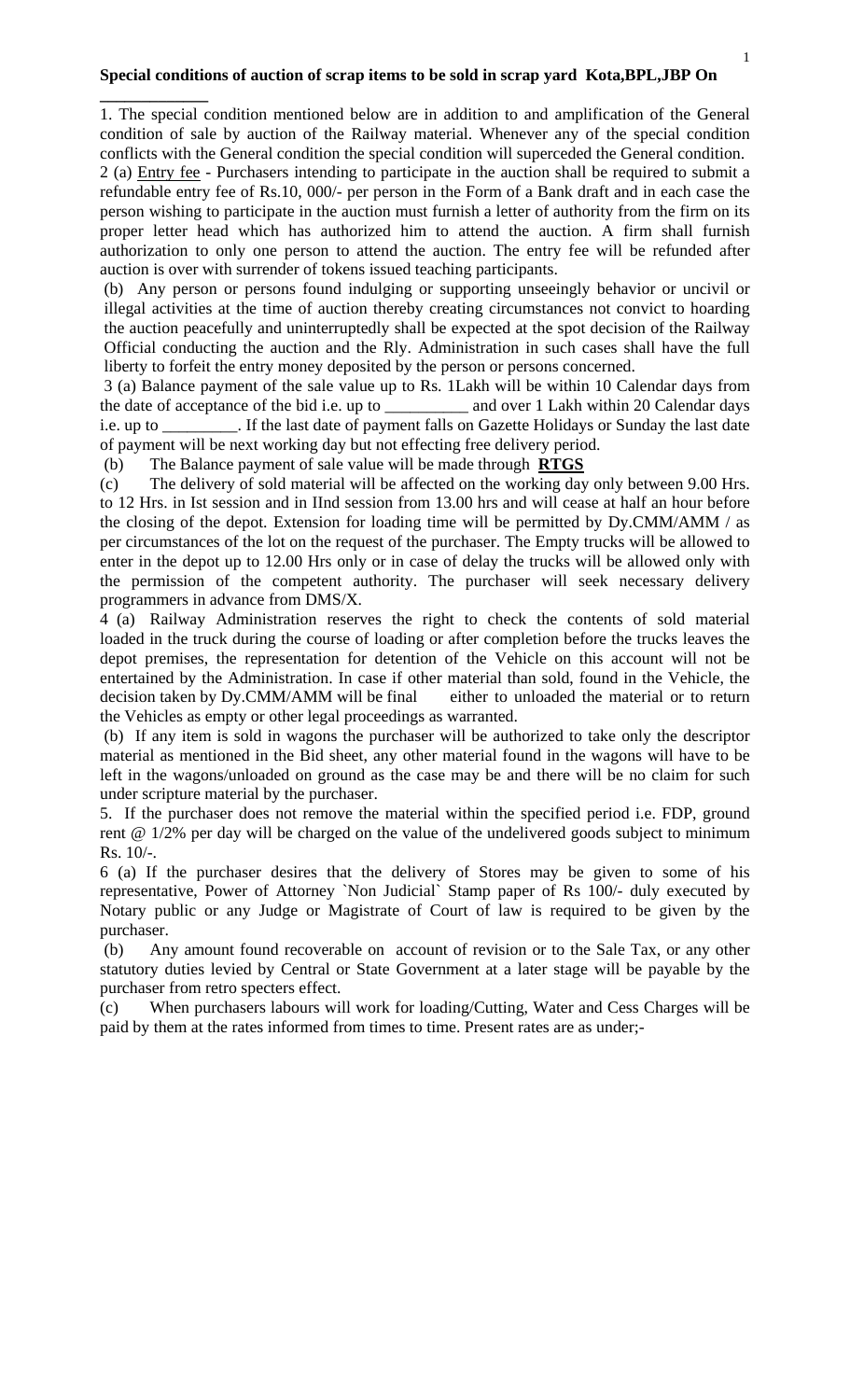| Strength         | Charges to be recovered                   |
|------------------|-------------------------------------------|
| (No. of Labours) | (for one month per lot $&$ part there of) |
| 1 to 5           | Rs.75                                     |
| 6 to 10          | Rs.150                                    |
| 11 to 25         | Rs.350                                    |
| $26$ to $50$     | Rs.500                                    |

(d) While weighing the loaded truck if the quantity is found excess of the sold quantity, the excess quantity will have to be unloaded in the original lot or as directed by DMS/Scrap Yard.

The delivery of the sold goods will be given strictly in accordance with the description shown in the Bid sheet and the purchaser shall have no right to claim an any other material if found in sold lot. In case of any dispute for material the decision of Dy.CMM/AMM shall be final and binding and no representation whatsoever will be entertained.

 (e) The purchaser will approach the custodian 7 days before; the delivery is required by him. The custodian will fix the date for delivery to the purchaser and advise  $SAO \& RPF$  for deputing the official for witnessing delivery. The deliveries shall be fixed on first come first basis. The purchaser shall have to arranging lifting of 30-40 Tons of material in One day.

(f) For depot lots delivery of the material will be carried out from 8.30 A.M. to 4.30 P.M.

 (g)Either Bidder or his authorized representative will be allowed to remain at the site of the lot. (h)Sales Tax registration is compulsory for purchase of Scrap lots valued above Rs.5Lakhs.

 Rajasthan VAT, MP VAT &TCS may be deposited up to 14.00Hrs. on working days in Divisional Cashiers office Kota only.

6 (i) If the purchaser fails to deposit balance sale value for a sold lots with in the allowed period and request for an extension, the railway administration, may at its discretions, on the

merits of the case, allow further time not beyond 40 days from the date of auction, subject to the levy of interest charges @ 17%(7% above of SBI base Rate Interest) per annum. However, the earnest money shall stand forfeited, if the balance sale value is not deposited by the purchaser with in the said period of 40 days.

6 (J) Income tax will be collectible at source under section 206c on the income @ Rs 1% from scrap purchasers. If the purchaser produces any exemption or low deduction charges certificate, issued by the income tax department, same shall be honored.

7**.** The used lead acid batteries, grease and waste oil shall be sold / auctioned only to those recyclers, who are registered with the ministry of environment and forest as recyclers /preprocessors having environmentally sound facilities for reprocessing the same. At the time of auction, only those purchasers shall be allowed to give their bids who will be able to produce relevant certificate issued by the ministry of environment, Govt . of India along with authorization letter from the firm authorizing the person to bid on their behalf. In the absence of authorization letter, no one shall be allowed to bid. Mere production of certificate is not enough. it must be accompanied by a authorization letter.

## **RAILS ON LINE & P.WAY MATERIALS**

8**.** In addition to the above conditions the conditions mentioned below will also apply exclusively for Scrap Rails & P.Way material and other Scrap lying on line in the Custody of PWI & SSE on " As is where is basis."

 (a) Any person bidding on the auction for Scrap Rails/P.Way material/Other material shall be deemed to be awarded of the conditions of material being sold and the locations of material being sold and the location where these are lying.

 (b) The Scrap Rail will be delivered on line by measurement on standard sectional weight but without any consideration of wear & tear during the normal working days of concerned PWI or SSE Ex-site as per advance program given for delivery, but in case if declared in auction sale them in actual weight & on nearest Dharm Kanta.

(c) For line lots it should be ensured that the deliveries is not effected on Sunday &. Gazette Holiday. Dismantling and cutting works will be carried out during normal working hour's i.e.8AM to 5PM. In order to complete delivery within working hours all loading must be stopped half an hour before closing hours.